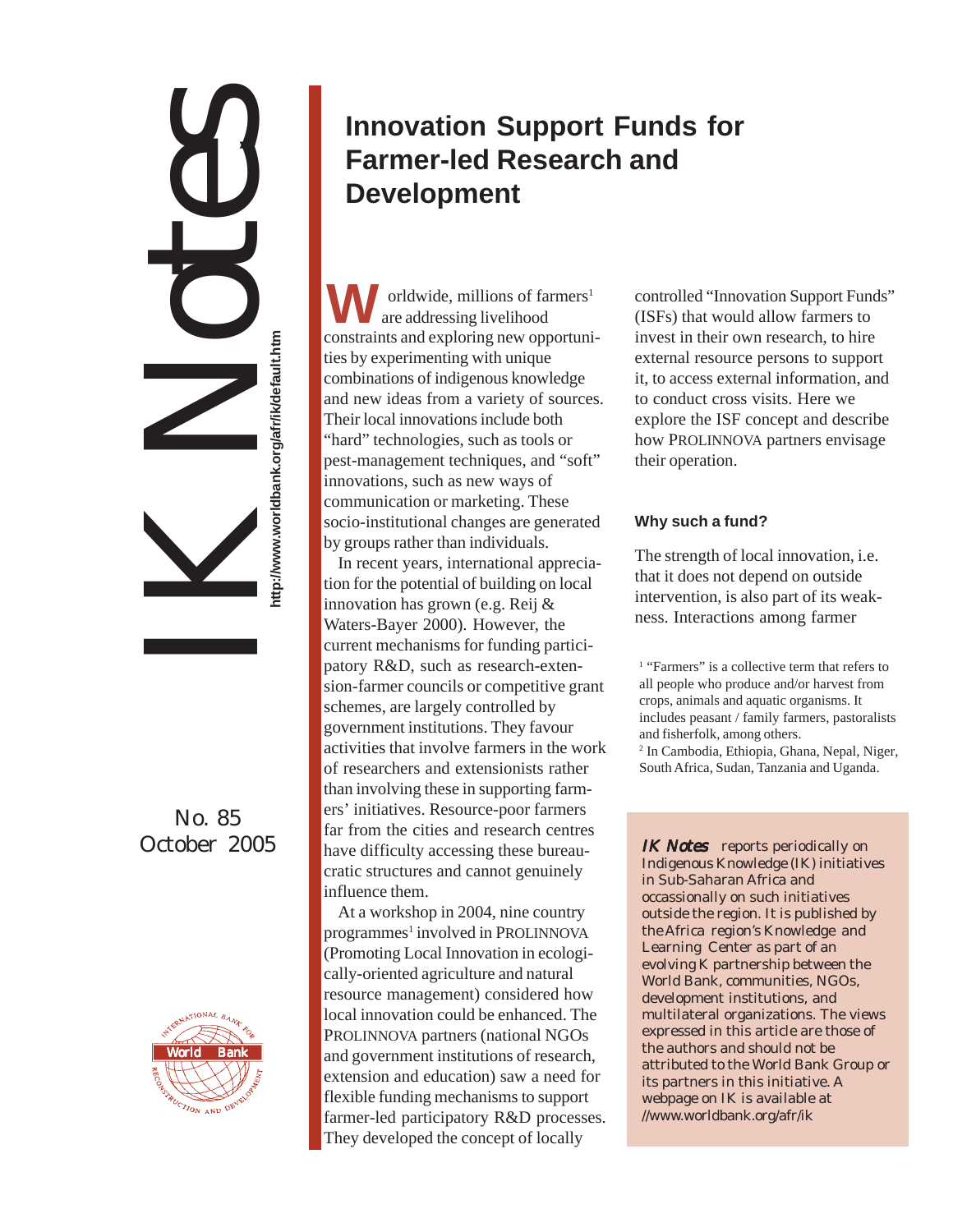### **2**

innovators in different areas and with R&D organisations can accelerate development and dissemination of improved technologies. It is often difficult for farmer innovators to gain relevant information or advice from scientists in interpreting farmers' experimental results, because the farmers cannot bring scientists to see local innovations in the field. Because of limitations in traditional communication processes, useful local innovations often cannot spread and stimulate ideas among other farmers.

More effective interaction among diverse actors in R&D would allow them to explore the wider potential of innovations and scale them up. Farmers could ensure that the interaction is effective if they could control the use of funds for these activities. Large-scale farms and strong farmer cooperatives can invest their own funds to hire scientists, and are often favoured partners of agro-industries. But how can resource-poor farmers with low levels of formal organisation gain access to funds to share and refine their own innovations? How can they attract resource persons to support their efforts?

Government research and extension receive public resources – also through international donors – but are not very accountable to farmers and are weak in responding to smallholders' needs. In many countries, research and extension services are being decentralised in an effort to increase their relevance to farmers. An ISF would provide a channel for a part of public R&D funds to be used to support innovation processes led by farmers working together with researchers and extensionists of their choice. It offers one practical way to decentralise funding to the level where it can be applied most effectively. Placing funds in the hands of the users would increase the accountability and relevance of R&D services (LBL 2002).

### **The contours of an Innovation Support Fund**

An ISF is not intended as an investment or credit fund. It would be an institution managed by a civil-society organisation (CSO) or organisations to support farmer-led research and communication. It would encourage farmers to experiment and innovate by covering certain risks and improving links with external sources of information. Not every local experiment will be a success. The grants made available through ISFs should support exploration and learning, also from failure. For direct investments to increase production through proven technologies, e.g. buying a pump, other micro-finance services would have to be approached. Besides providing grants, the CSOs managing the ISFs would be facilitators in linking farmer innovators with existing mechanisms to finance enterprise development and in ensuring that these become accessible for smallholders.

**Types of costs covered** An ISF would make conditional grants available to innovating farmers or groups to cover costs for:

- ·risks of experimentation, e.g. compensation for unexpected reduction in yield from experimental plots or animals
- ·support by researchers or extensionists to local experimentation and innovation processes
- ·access to information, including visiting other farmer innovators and research stations
- ·capacity building, particularly for resource-acquisition or income-generation activities to sustain the ISFs.

These expenses could be for analysing and improving a local innovation or for trying out new ideas chosen by farmers. In specific cases, the ISF may provide venture capital to support development of local innovations into marketable products.

**Seed money for village funds.** The ISF would also catalyse establishment of village-level innovation funds. The villagers would specify criteria for use of the funds granted through the ISF and explore ways to "revolve" the funds, i.e. replenish them to support the next round of experimentation. This may be done by selling produce from the trials or accessing government funds for village or district development. Even when such village innovation funds are operating on a revolving basis, the umbrella ISF would still provide grants for farmer-led research with potentially wider relevance but with risks of failure for which the village funds cannot carry the costs. Local accountability could be increased by requiring that experimenting farmers co-invest, in cash or kind, to be eligible for grants through the ISF.

**Selection criteria and process.** Selection criteria and ways of making the funds operational would be defined locally, taking gender, age and socio-economic status into account. In general, PROLINNOVA partners envisage that funds would be granted to innovative community groups or individual farmers who are part of a group or otherwise relate well to their community. A major criterion would be that the funds support local innovation processes that benefit resource-poor farmers. A good balance is needed between assessing the potential wider applicability and relevance of a proposed experiment and allowing enough flexibility to support creative ideas without knowing for sure what the results will be.

**Fund management.** The mechanisms for fund management should allow transparency in procedures for application, assessment and fund disbursement and involve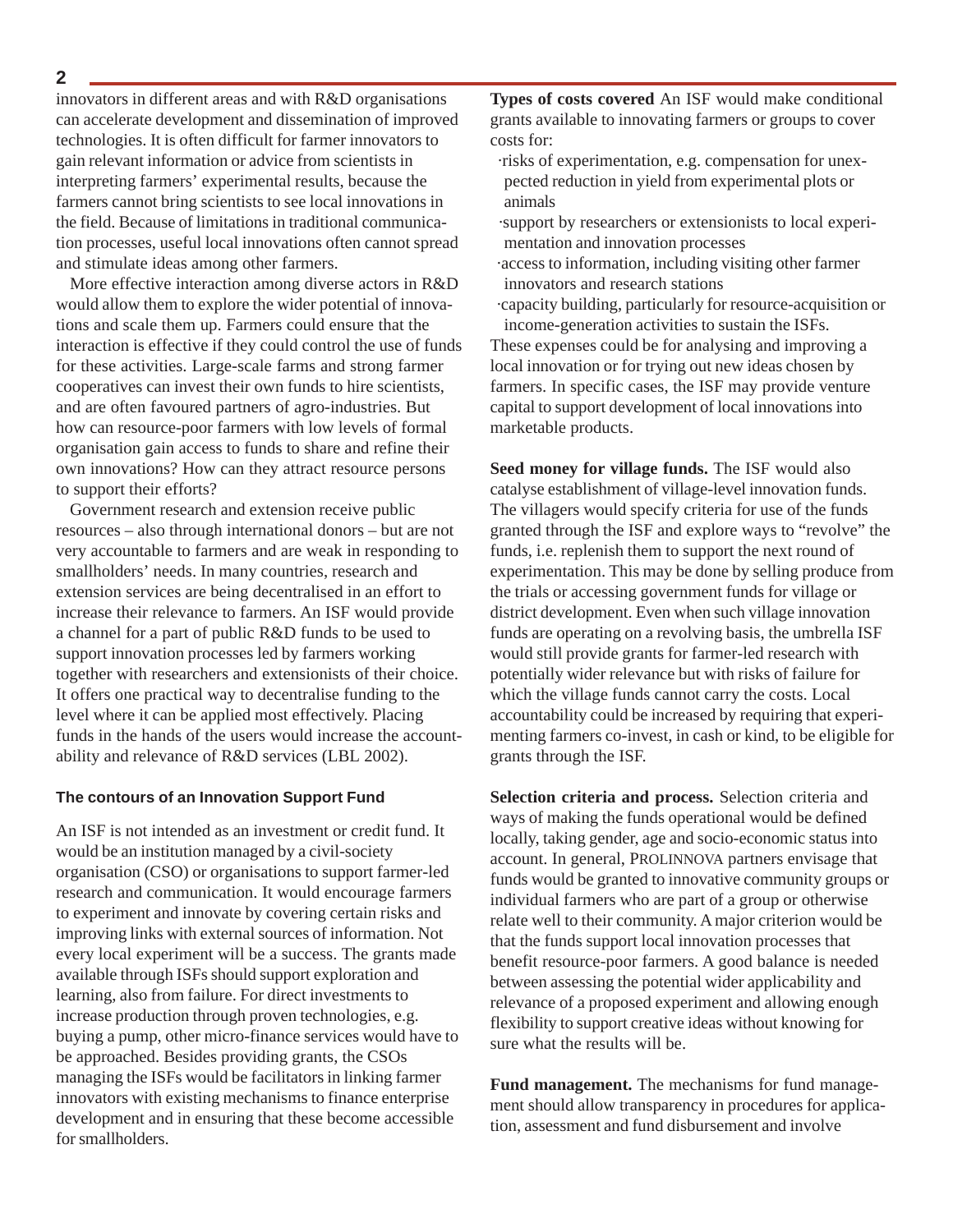minimum paperwork, rapid decision-making, and participation of local communities in reviewing the grant applications and assessing the outputs and impacts in their own terms.

### **Establishing funds to support local innovation**

There is a danger that an ISF becomes a bureaucratic institution. It is therefore important that organisations genuinely committed to empowering farming communities take the lead in establishing an ISF and moving towards increasingly decentralised funding for local innovation. It is advisable to start below national level, e.g. in a district, and work with men and women already known as farmer innovators and with local CSOs that have recognised them, in order to develop the structure and criteria for using the fund. Experience gained in these districts could then be shared with other ones, where similar funds could be started.

**Country-specific design.** Efforts to establish ISFs will take different forms in different countries. Each one needs to identify the most favourable institutional setting and link with existing structures where useful. By exchanging experiences, the country programmes will learn from each other.

Although details may differ between them, all country programmes will test the same assumptions when establishing their ISFs:

- ·Financing mechanisms for local innovation are effective if owned and managed by farmer innovators, their organisations and supporting CSOs;
- ·Local innovation can be enhanced by allowing farmer innovators to access funds directly to finance locally mandated research, hire support from external resource persons, link up with other innovators and share their findings more widely.

**Preparatory studies.** In view of their innovative character and the many methodological, institutional, legal and financial aspects that need consideration, the ISFs should be developed step-by-step in order to identify appropriate mechanisms and conditions for effective operation. Experiences with similar initiatives and the legal and institutional framework will need to be studied in each country, so that an ISF can be designed to suit the local context. These studies will help identify the appropriate institutional set-up, mobilise the commitment of relevant institutions, and assess the longer-term feasibility of the ISF, including future sources of funding.

The country-level studies will be supported by a wider review of experiences with funds to promote community development, including alternative ways of funding research and extension, such as reversed funding of agricultural R&D (LBL 2002), Local Agricultural Research Committees (Ashby *et al* 2000), the Indian National Innovation Foundation (www.nifindia.org/ NIF\_Update.pdf), self-financing Farmer Field Schools (Gallagher 2001) and various examples of local initiative funds and decentralised competitive grant systems. This review will produce guidelines for designing and operating an ISF and summarise critical issues and lessons learnt.

**Pilot ISFs.** Based on the results of these studies, each country will set up a pilot ISF in the way it deems most appropriate. The National Steering Committee (NSC) composed of people from governmental and non-governmental organisations will guide the process of testing and scaling up district- and village-level funds to enhance local innovation. A CSO member of the NSC will manage the piloting of the ISF, open an account and establish a governance structure involving farmer organisations and other relevant CSOs. Where organisations representing smallholders are still weak, the fund will initially be governed by NGOs that can voice farmers' interests while building their capacities to organise and speak for themselves. Farmer innovators will initially become aware of the ISF and gain access to it through their collaboration with NGOs, researchers or extensionists engaged in participatory innovation development.

**Action learning.** Together with the local stakeholders, the CSO setting up the ISF will develop a system for action learning through participatory monitoring and evaluation of the fund's operation, outputs, outcomes and impacts. Intercountry learning will be made possible through moderated electronic conferences and a face-to-face meeting toward the end of the pilot phase.

### **Recognising the achievements of local innovators**

The work with farmer innovators will include joint deliberation about how their achievements can best be recognised. As the local research is funded from public sources, the results must be freely available to the public, but in ways that ensure that the farmers who developed the new ideas are given due recognition and retain the benefits from their work.

If local development processes are to be enhanced, innovation should not be defined in narrow terms of